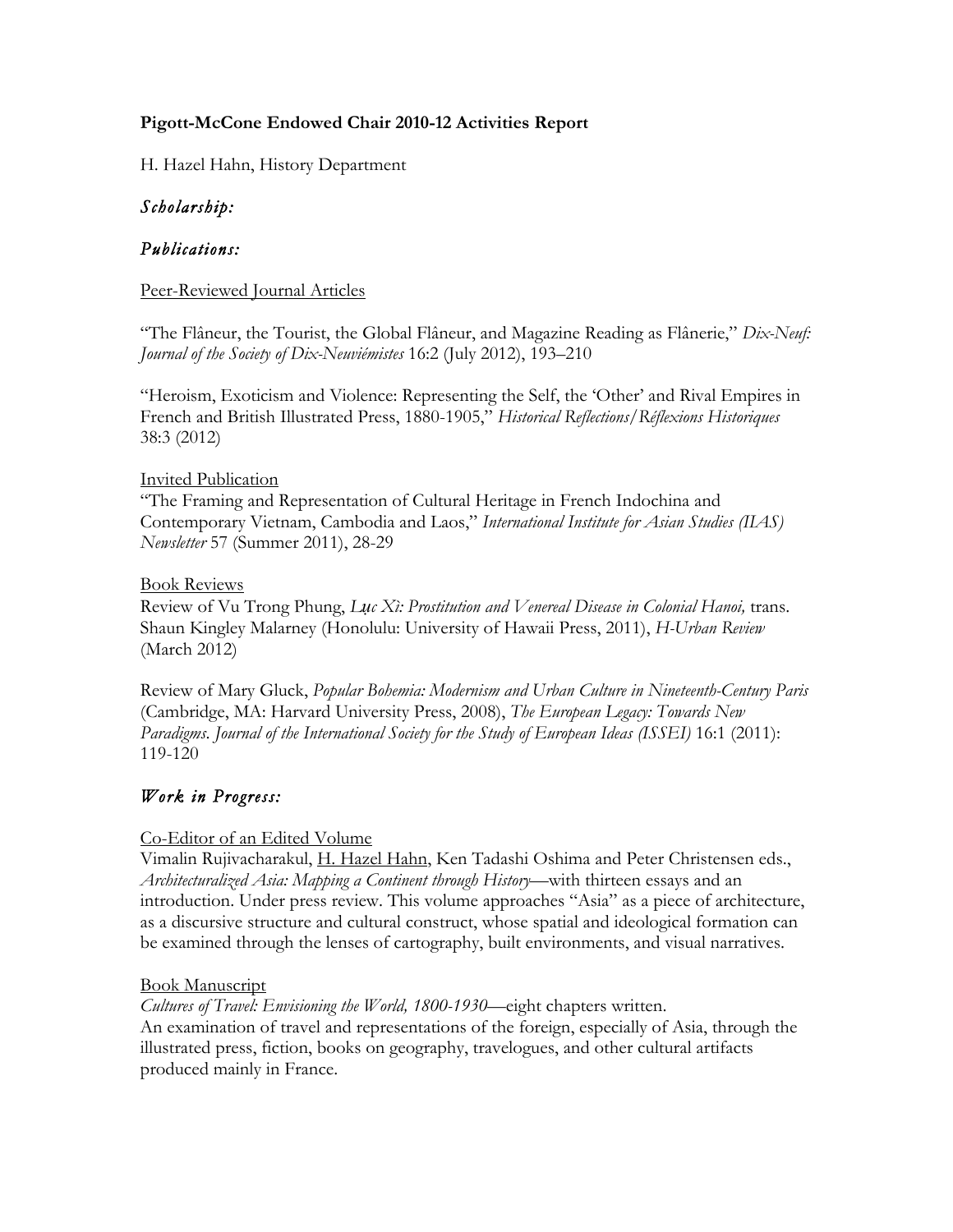#### Editor of an Edited Volume

"Cultural Exchange between Southeast Asia and Europe"—based on the "Cultural Exchange between Europe and Southeast Asia" Symposium held in June 2012. Twelve planned essays and an introduction.

#### Peer-Reviewed Journal Articles and Book Chapters

"Abstract Spaces of Asia, Indochina and Empire in French *Imaginaire*," submitted to *Architecturalized Asia: Mapping a Continent through History*, under press review

Vimalin Rujivacharakul, H. Hazel Hahn, Ken Tadashi Oshima and Peter Christensen, "Introduction," in *Architecturalized Asia: Mapping a Continent through History*, under press review

"The Rickshaw Trade in Colonial Indochina and Uses of Rickshaws in France," under journal review

"Theories of Races and Representations of the Exotic in French Magazines, 1830s-70s," under press review for publication in Jiyoti Mohan and Michael Vann eds., a volume on race in the Francophone World

"Transportation Catastrophes and Travel Imaginaries in the French Mass Illustrated Press, 1890-1914," submitted for review for Maria Gravari-Barbas and Nelson Graburn eds., a volume on tourism imaginaries

"Extreme Travel in *Journal des voyages et des aventures de terre et de mer* and Albert Robida's *Voyages très extraordinaires de Saturnin Farandoul*"—proposal accepted by the French journal *Sociétés et Représentations*

#### Invited Publication

"Consumer Culture and Advertising" in Michael Saler ed., *The Fin-de-siècle World* (Routledge, to be published in 2014). A collection of original essays by international scholars on the political, economic, social, intellectual, and cultural trends across the globe between 1880 and 1914.

### *Conference Presentations:*

"Absent Narratives and Missing Jewels: a Hindu Temple in Ho Chi Minh City, Vietnam," "Cultural Exchange between Europe and Southeast Asia" Symposium, Seattle, WA, May 26, 2012

Presentation at the Roundtable in Honor of Susanna Barrows (1944-2010), Society for French Historical Studies Conference, Los Angeles, CA, March 23, 2012

Commentator, Panel on Imperialism and Identity Formation in the Third Republic, Society for French Historical Studies Conference, Los Angeles, CA, March 23, 2012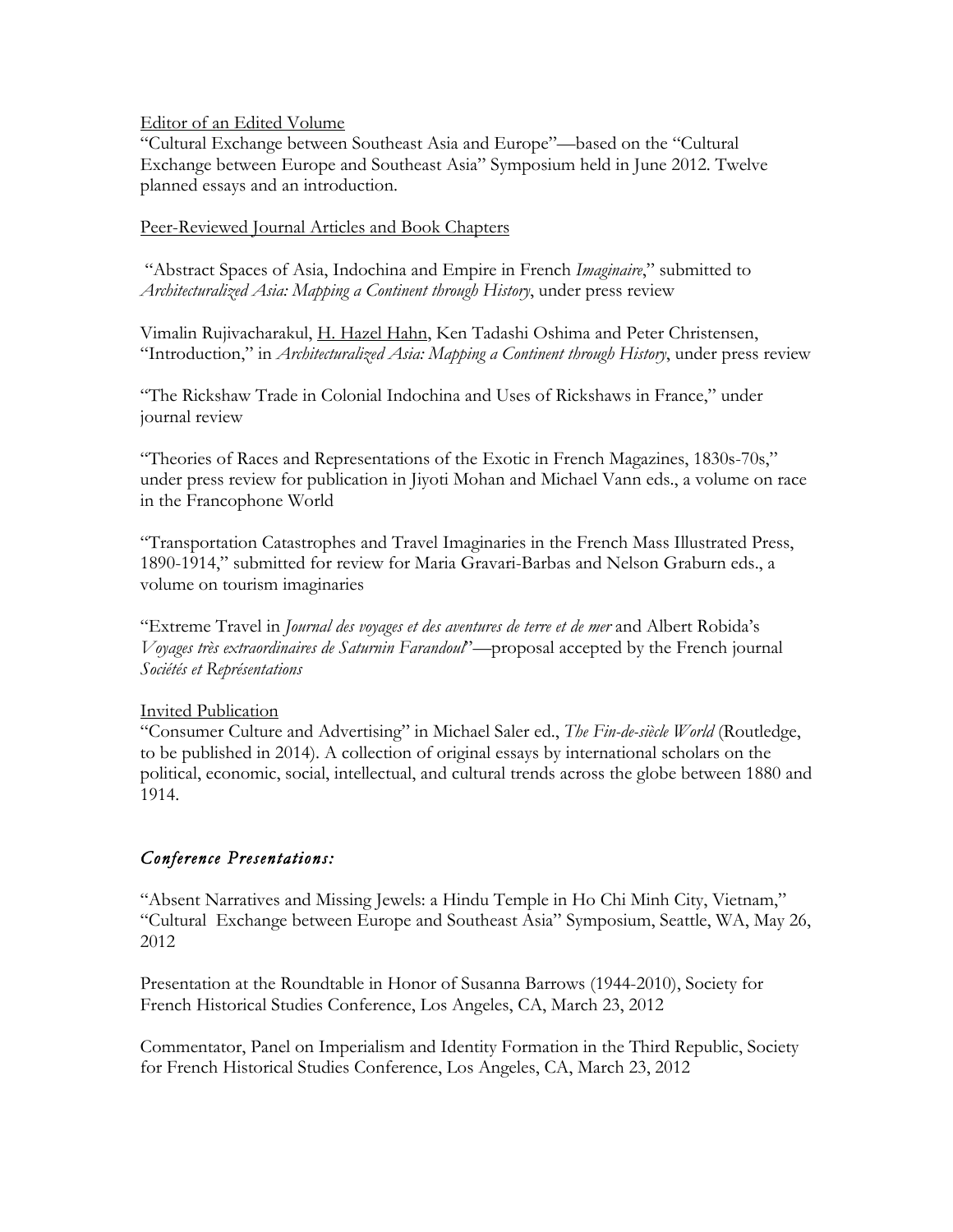"The Rickshaw Trade in Colonial Indochina," Western Society for French History Conference, Portland, OR, Nov. 11, 2011

Chair and Commentator, Panel on Colonial Circulation of Knowledge, The French Colonial Historical Society Annual Conference, Toronto, Canada, June 2, 2011

"Abstract Spaces of Asia, Indochina and Empire in French *Imaginaire*, 1800s-1930s," Symposium on Architecturalized Asia, Seattle University, Seattle, WA, May 14, 2011

"Geographical Conceptions of Asia and Indochina and their Influence on Architecture, 1800s-1930s," Association of American Geographers Conference, Seattle, WA, April 15, 2011

"Ideologies of Urban Planning and Local Dynamics in Colonial Hanoi and Saigon," Association for Asian Studies Annual Conference, Oahu, HI, April 2, 2011

"Empire Building, Catastrophes and Travel in *Le Petit Journal*, 1890-1914," International Conference *Tourism Imaginaries*. Tourism Studies Working Group, University of California, Berkeley and Institute of Advanced Studies and Research on Tourism, University of Paris 1 Pantheon-Sorbonne, Berkeley, CA, February 19, 2011

"Ambiguous Modernism and Livability in the Urban Planning of Hanoi and Saigon, 1940- 1945," International Conference on Urban History, Ghent, Belgium, September 4, 2010

## *Invited Presentations:*

"French Detective Fiction about Arsène Lupin," The Politics of Storytelling in Island Southeast Asian Imperial Formations, a Workshop at the University of Washington, June 3, 2011

Roundtable, "The Cultural Heritages of Asia and Europe: Global Challenges and Local Initiatives" in preparation for the 4th ASEM Culture Ministers' Meeting (September 8-11 2010, Poznan, Poland), September 2-3 2010, Amsterdam, The Netherlands

# *Presentation at Seattle University:*

"Indo-China, Chin-India or Farther India? Geographical Imagination and the Place of Indochina in the French Empire," Theiline Pigott-McCone Chair of Humanities Installation Lecture, January 11, 2011

# *Research Activities:*

Research in the Netherlands: Summer 2010 Research in England: Summer 2011 Research in Thailand: September 2011 Research in Malaysia and Singapore: December 2011 Research in New York: Summers 2010, 2011 & 2012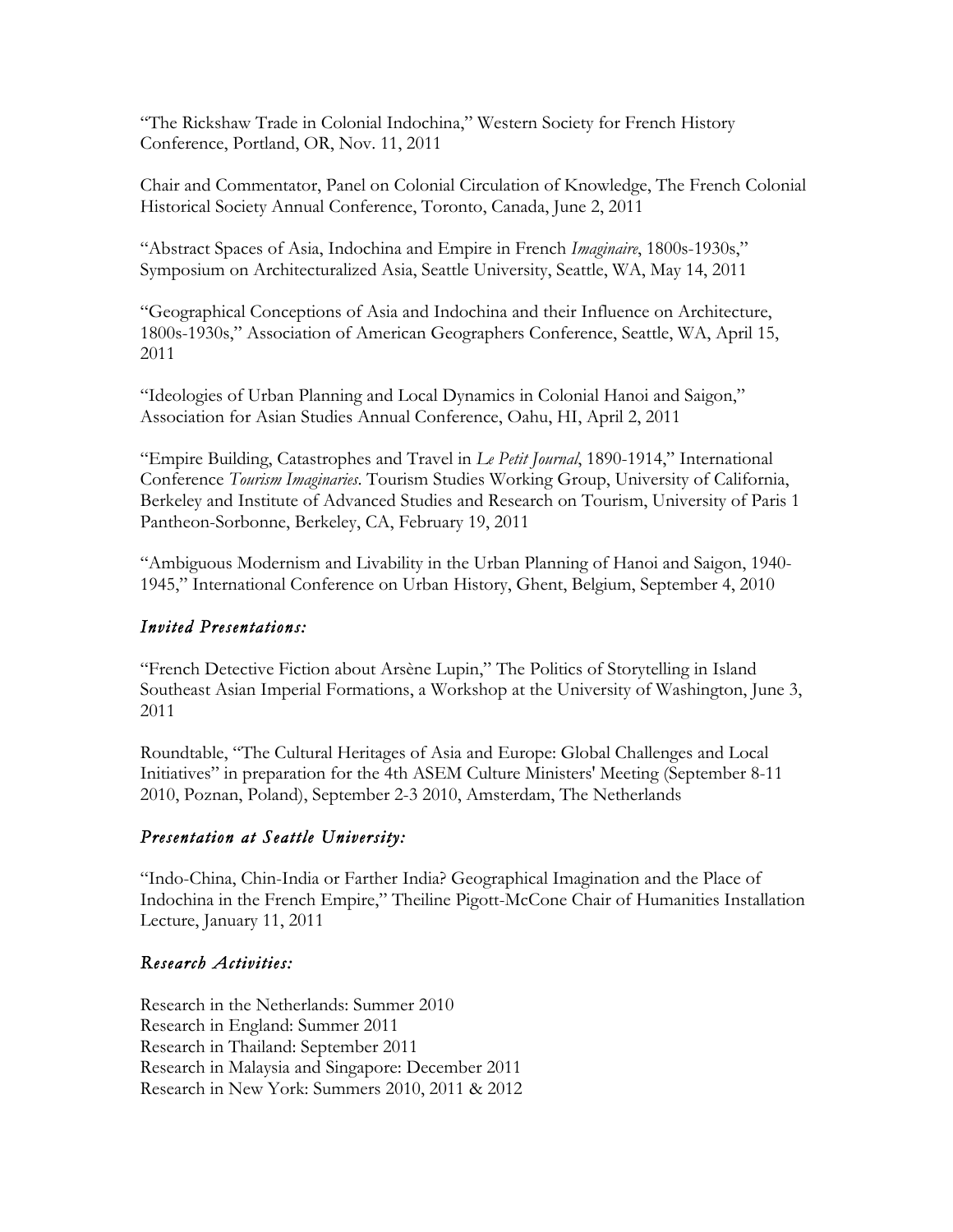## *Events Organized 2010-11 at Seattle University:*

## *"Architecturalized Asia" International Symposium: May 14-15, 2011*

This symposium explored the historical mapping of "Asia" both spatially and ideologically, through the lenses of architecture, geography, visual studies, and textual representations. Ten speakers highlighted the dynamics of cultural exchange and various national and imperialist projects, as well as alternative and more inclusive ways of imagining Eurasia and other frameworks produced from the sixteenth to the twentieth centuries.

| May 14, 2011:                                                                             |
|-------------------------------------------------------------------------------------------|
| "Asia in World Architecture and World Cartography, 1500s-1900s"                           |
| Vimalin Rujivacharakul, Assistant Professor of Art History, University of Delaware        |
| "Setting the Frame(s): Early Iberian Attempts at Ordering the Asian Space"                |
| Zoltán Biedermann, Lecturer (Associate Professor), Department of Iberian and Latin        |
| American Studies, University of London Birkbeck College, U.K.                             |
| "The Eurasian Hour: Ratzel, Mackinder, and the Architecture of Geopolitical Identity"     |
| Peter Christensen, Ph.D. Candidate, Harvard University Graduate School of Design          |
| "Mapping Time: Projects and Problems"                                                     |
| Daniel Rosenberg, Associate Professor of History, Robert D. Clark Honors College,         |
| University of Oregon                                                                      |
| "Remapping Asia: Pictorial Inventory and Vernacular Invention in Early Modern China"      |
| Yuming He, Associate Professor of East Asian Languages and Civilizations,                 |
| University of Chicago                                                                     |
| "The Manchurian Project: Railroad Projects in Manchuria and the Russian Colonial Lieux de |
| Mémoire, 1890s-1930s"                                                                     |
| Chia Yin Hsu, Assistant Professor of History, Portland State University                   |
| "Abstract Spaces of Asia, Indochina and Empire in French Imaginaire, 1800s-1930s"         |
| H. Hazel Hahn, Associate Professor of History, Seattle University                         |
| May 15, 2011:                                                                             |
| "Asia outside Asia: The Alaska Yukon Exhibition of 1909 and the Pacific's Boundaries"     |
| Ken Tadashi Oshima, Associate Professor of Architecture, University of Washington         |
| "In Search of 'Indochinese Style': Between Southeast Asian Synecdoche and National        |
| Identities"                                                                               |
| Caroline Herbelin, Ph.D Candidate in Architectural History, Université Paris-             |
| Sorbonne (Paris IV), France                                                               |
| "Communist Mosques: Forgotten Futures of Late-Soviet Central Asia"                        |
| Igor Demchenko, Ph.D Candidate in Architectural History, Massachusetts Institute          |
| of Technology                                                                             |

## *Other Events Organized 2010-11 at Seattle University:*

Nov. 1, 2010: Presentation by Vimalin Rujivacharakul, Assistant Professor of Art History, University of Delaware, "Architectural-ized Asia: Asian Architecture and the Mapping of the World."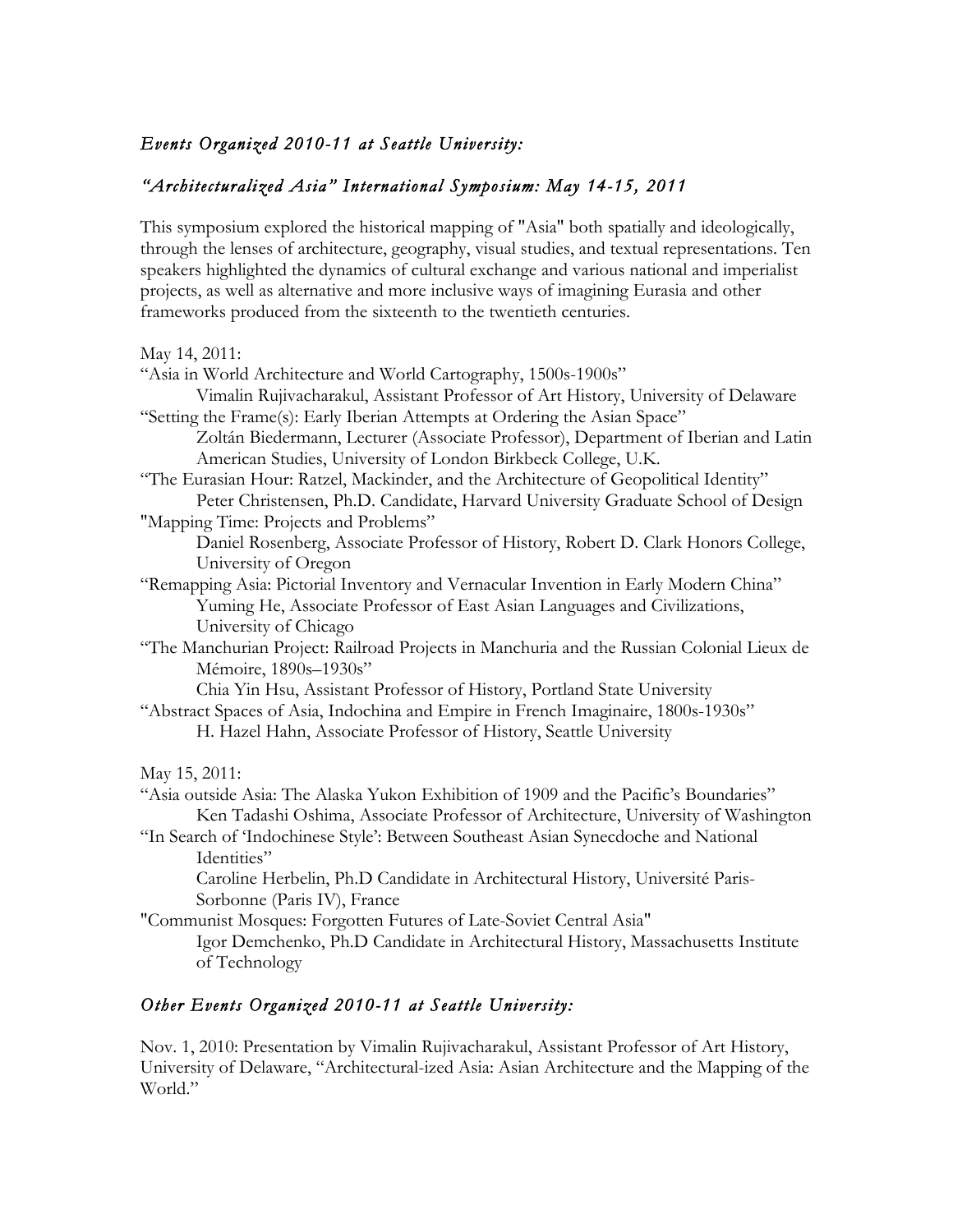Nov. 2, 2010: Panel Presentation on how "Asia" and "Eurasia" have been envisioned, from the Antiquities to Today:

David Madsen, Associate Professor of History, Seattle University, "The Seres: By Their Fruits You Shall Know Them."

Vimalin Rujivacharakul, Assistant Professor of Art History, University of Delaware, "Eurasian Architecture along the Silk Road."

Tom Taylor, Associate Professor of History, Seattle University, "Asia in World History: Old Paradigms/New Understandings."

Feb. 3, 2011: Presentation by Laurie Sears, Professor of History, University of Washington, "The Afterwardsness of History."

Feb. 15, 2011: Presentations by William Kangas, Senior Lecturer of History, Seattle University, and Charles Tung, Associate Professor of English, Seattle University, on Historicity and Object Theory, "The Historicity and Alternate Historicity of Objects."

Feb. 25, 2011: Reading Group Discussion among Seattle University Faculty: W. G. Sebald, *The Rings of Saturn.*

April 14, 2011: Presentation by Imran bin Tajudeen, Postdoctoral Fellow, IIAS, Leiden, the Netherlands, "'Asia' as Framework and its Limits: Perspectives from the Architectural Histories of Java."

May 2, 2011: Presentation by Aarti Kawlra, Social Anthropologist, Indian Institute of Technology in Madras, India and director of ROPE (Rural Opportunities Production Enterprise) engaged in ethical production in Chennai, India, "Heritage for Whom: Mapping the Discourse(s) of Modernity on the 'Handloom' in Tamil Nadu, India."

May 2, 2011: Presentation by Naomi Kasumi, Associate Professor of Fine Arts, Seattle University, on Indian textile and her work at the Sanskriti Foundation in New Delhi.

May 3, 2011: Presentation by Aarti Kawlra, "From Clothing and Culture to Dress and Fashion: The Sari."

May 12, 2011: Presentation by Hyung-Gu Lynn*,* AECL/KEPCO Chair in Korean Research, Institute of Asian Research, University of British Columbia, *"Is North Korea Evil? Exploring Sources of Information on Contemporary North Korea."*

May 17, 2011: Presentation by Zoltán Biedermann, Lecturer, University of London Birkbeck College, U.K., "Mutual Conquests? Sri Lanka and the Making of Habsburg Imperialism in Asia."

## *Co-Sponsored Events 2010-11 Organized by Other Seattle University Faculty:*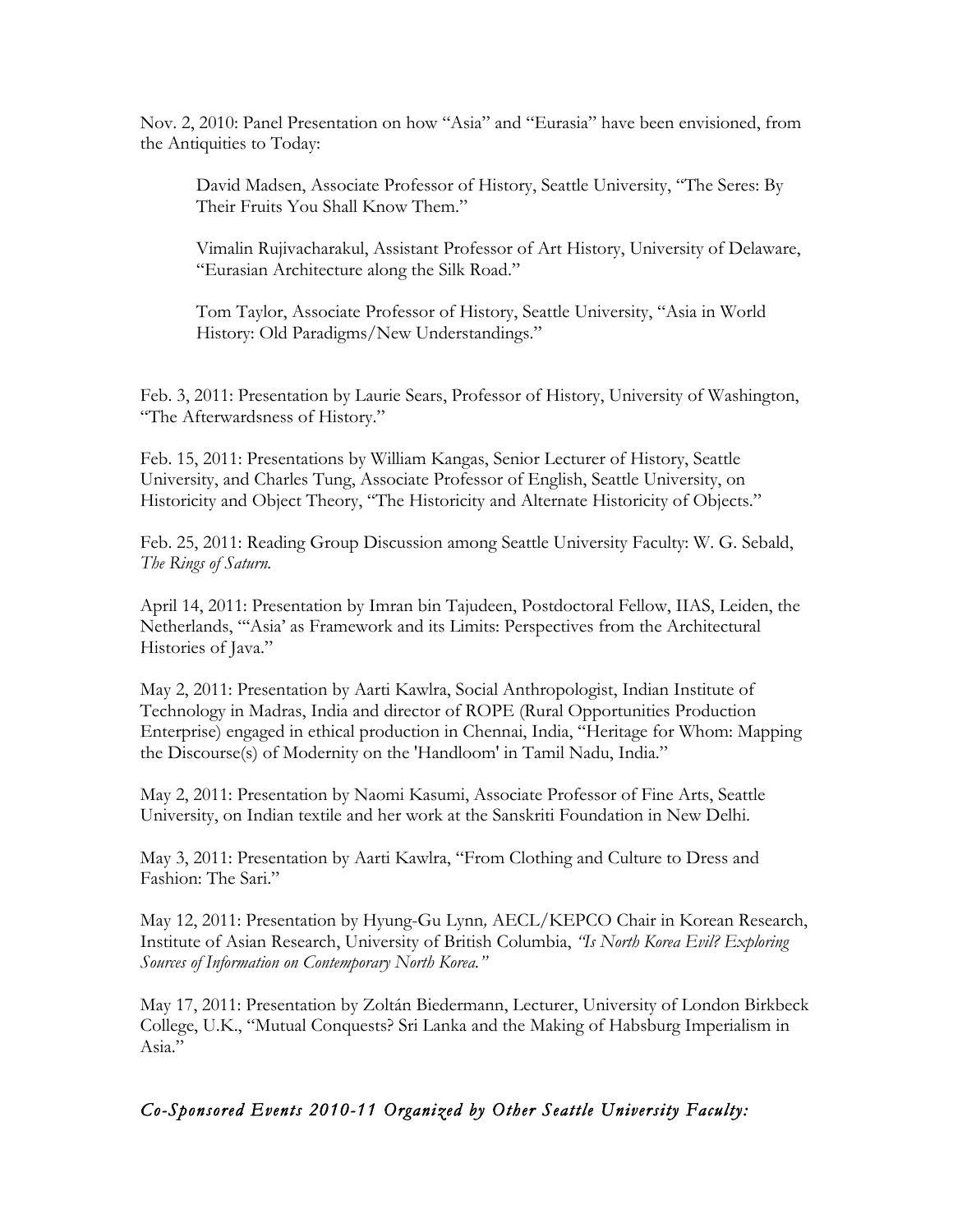Oct. 22, 2010: Reading group discussion (History Department): David Mitchell, *The Thousand Autumns of Jacob de Zoet.*

Jan. 25, 2011: Presentation by Yuan Yan, Dean, College of International Students, Yunnan University, China, "Four Generations of Chinese Women."

Feb. 4, 2011: Presentation by Algis Mickunas, Professor Emeritus of Philosophy, Ohio University, "The Phenomenology of the Civilizational Other: the Constitution of 'East' and 'West.'"

April 7, 2011: Albert Mann lecture (History Department): Roxann Prazniak, Associate Professor of History, Robert D. Clark Honors College, University of Oregon, "Siena on the Silk Road: The Many Worlds of Ambrogio Lorenzetti."

May 11, 2011: Presentation by Robert Kapp, President, Robert A. Kapp Institute, "Is There A Chinese Word for Rashomon? The Many Understandings of U.S.-China Relations."

#### *Events Organized 2011-12 at Seattle University:*

#### *"Cultural Exchange between Europe and Southeast Asia" International Symposium: May 26-27, 2012*

This symposium was on the patterns and networks of cultural interaction, exchange, and mutual curiosity between Europe and Southeast Asia as well as Sri Lanka (Ceylon). While some of the papers used frameworks of empire, others highlighted themes that are often overlooked or obscured when focusing on the frameworks of empires and nation-states. Issues of heritage were also highlighted.

May 26, 2012:

- "Collecting Malay Heritage: Amateur Scholarly Societies, Ethnology, and Colonial Education in British Malaya 1900-1910" Matthew Schauer, Ph.D Candidate in History, University of Pennsylvania
- "Illegible Histories: Cultural Heritage and Vietnam's Yao Communities" Bradley Davis, Visiting Professor of History, Gonzaga University
- "The Politics of Mobility and Constructions of Masculinities in Colonial Vietnam." Judith Henchy, Head Librarian of Southeast Asian Studies, University of Washington
- "Rituals and Power: Anxieties over and Challenges to the Material and Immaterial Forms of Deference in Colonial Java, 1900-1942" Arnout van der Meer, Ph.D Candidate in History, Rutgers, the State University of New Jersey
- "Opium Policy and International Opinion: Colonial Burma, c.1930-1939" Ashley Wright, Lecturer of History, Kwantlen Polytechnic University, Canada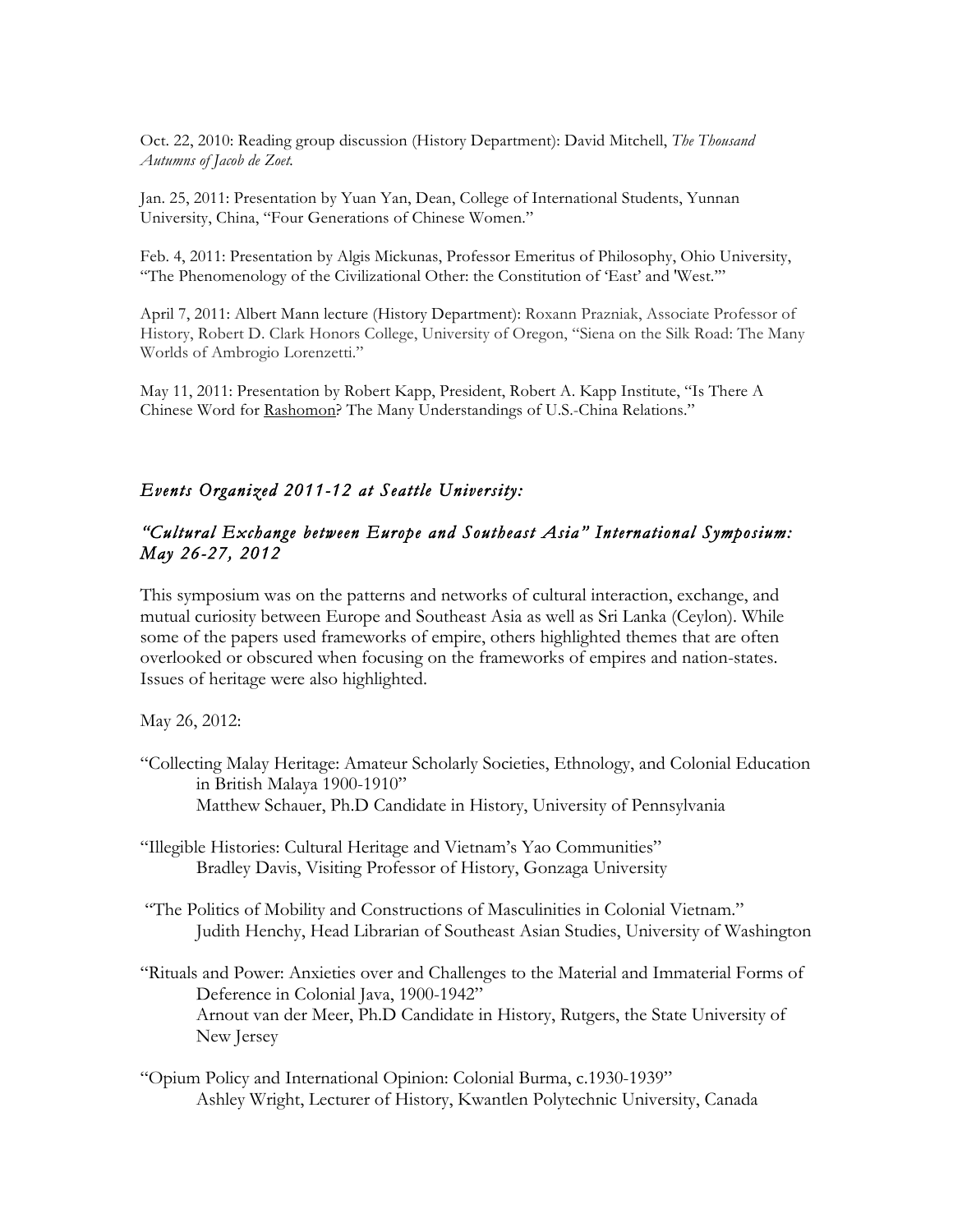"Material Culture in Colonial Indonesia"

Dawn Odell, Assistant Professor of Art History, Lewis and Clark College

- "Absent Narratives and Missing Jewels: Cultural Heritage of a Tamil Temple in Ho Chi Minh City, Vietnam" H. Hazel Hahn, Associate Professor of History, Seattle University
- "The Diaries of Philiphe Binh: A Vietnamese Travel Account of Early Nineteenth-Century Portugal" George Dutton, Associate Professor of Southeast Asian Studies, UCLA
- "Images of Empire: Late Nineteenth Century British Photography in Ceylon" Benita Stambler, Curator, John and Mable Ringling Museum of Art

#### May 27, 2012:

- "Technical Exchanges in Colonial Vietnam: a Missed Rendez-Vous?" Caroline Herbelin, Maître de Conférences (Assistant Professor) of History, Université de Toulouse 2 Le Mirail, France
- "Modernizing Cambodia Under Norodom Sihanouk" Linda Saphan, Visiting Professor of Sociology and Urban Studies, Manhattan College
- "Rejecting and Reproducing Colonial Urbanism in Contemporary Malaysian City Design" Sarah Moser, Assistant Professor of Cultural Studies, University of Massachusetts Lowell
- "Rethinking the 'Divine Arabesque': A Critical Approach to Claude Debussy and the Javanese Kampong from the 1889 Universal Exposition" Rachel Thompson, Lecturer, MCAD Minneapolis College of Art and Design

"Jazz and the British Empire in Colonial Asia" Fritz Schenker, Ph.D Candidate and Associate Lecturer of Ethnomusicology, University of Wisconsin, Madison

#### *Other Events Organized 2011-12 at Seattle University:*

Oct. 12, 2011: Panel presentation "Revolution and Counterrevolution in the Middle East"

Carmen Gitre, Assistant Professor of International Studies, Seattle University, "Egyptian Arab Spring: Lessons from the Past, Questions for the Future"

Toby Jones, Assistant Professor of History, Rutgers, the State University of New Jersey, "Counterrevolution: Saudi Arabia, Oil and the Arab Spring."